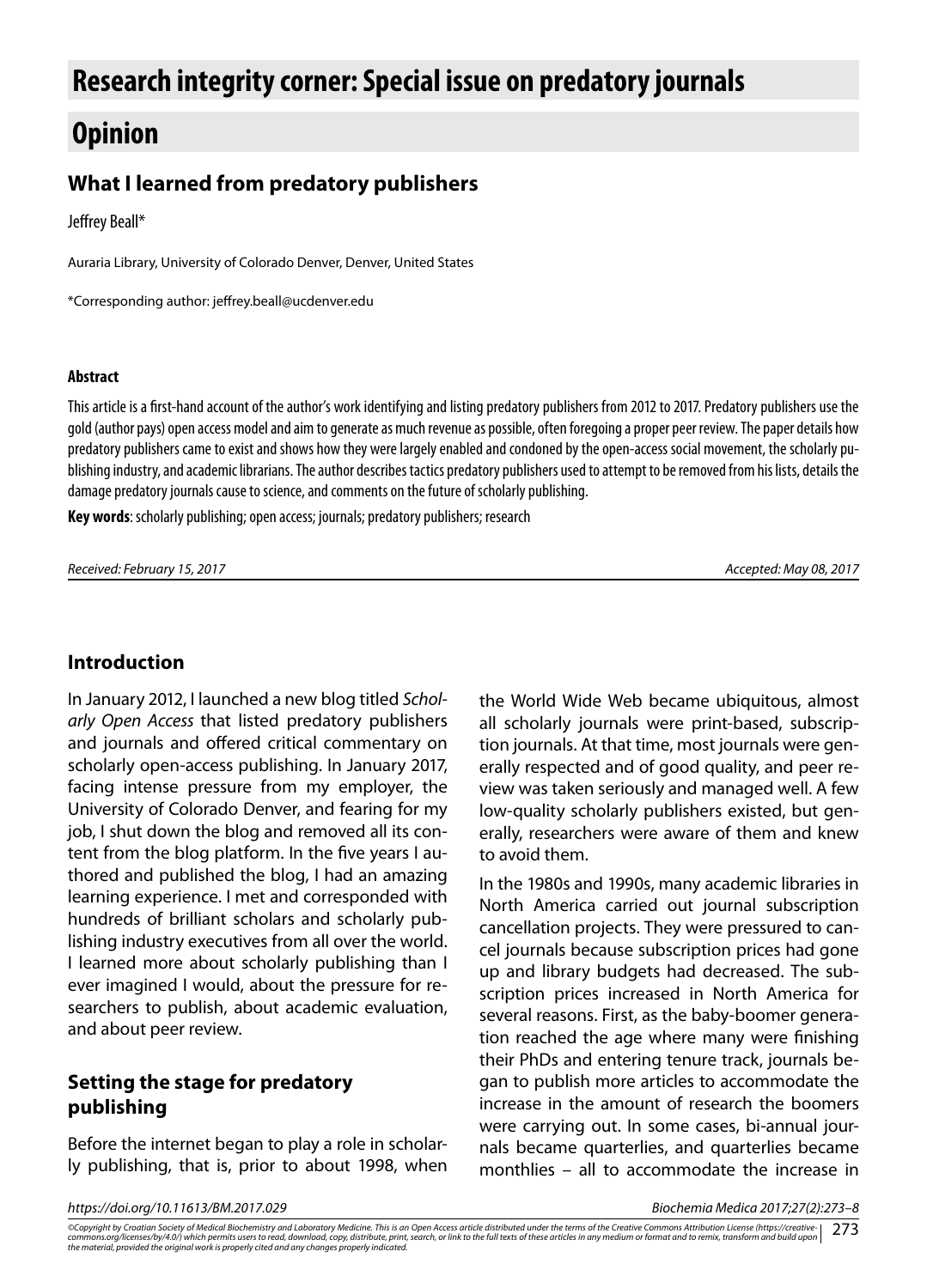the number of research articles being submitted for publication. Naturally, publishing more costs more, and this was especially true in the print environment of the early 1990s. A contemporary discussion of some of the causes of serial price increases is provided by Farrell (1).

There were two other factors that contributed to price increases in subscriptions in North American academic libraries. One was the weak American and Canadian dollars in the late 1990s, and the practice of many larger academic libraries to collect journals from Europe, where currencies were strong at the time. The other was the creation of new fields of study, a phenomenon that paralleled the arrival of the baby boomers into higher education faculty positions. New fields such as nanomaterials and genomics were born, and they spawned many new journals.

Unfortunately, few understood all these reasons for journal price increases. Most took the politically-correct, intellectual shortcut of blaming journal price increases directly – and only – on the publishers, ignoring the true causes.

#### **Open access advocates**

This misplaced blame, coupled with the advent of the World Wide Web in the mid-1990s, led to the open-access movement, which quickly and cleverly turned into a full-fledged social movement.

To succeed, a social movement needs an enemy to grow, prosper, and get media attention. Advocates of higher minimum wages contrived an enemy out of McDonalds, the American restaurant chain. Opponents of chemical products contrived an enemy of Monsanto. Open-access advocates copied the tactic and selected the publisher Elsevier as its enemy.

Soon, the attacks on Elsevier mounted. Many fantasized about being the hero who would bring down the contrived enemy, a feat sure to catapult one into the pantheon of open-access heroes. The publisher Public Library of Science launched in the early 2000s to compete with Elsevier and make it obsolete (it failed in this mission). Numerous online petitions were circulated, signed by small proportions of researchers, yet heralded as a near unanimous groundswell of opposition to Elsevier. Social media saw the rise of virtue signalling by open-access advocates, with many careerist researchers and academic librarians using Twitter, Facebook, email lists, and blogs to praise open-access and condemn the "greedy" publishers. They wanted to broadcast their status as a member in good standing of the open-access movement.

Several prominent "open access statements" were drafted by elite, self-selected committees of herowannabes, people whose careers were safely built on the foundation of articles published in subscription journals. Open-access repositories were formed, costing academic libraries huge sums of money in expensive software licensing costs, professional and support staff positions to manage them, and other, additional costs, yet faculty largely ignored their library-managed repositories, despite the fact that they could enjoy the dual-advantage of publishing in a respected, subscription journal and also have their work made open-access in the repository – or at least a post-print counterpart of it. Or was green open access really the great advantage its backer claimed it was?

To deal with researchers' near-complete lack of interest in contributing to open-access repositories, open-access zealots imposed mandates on their fellow researchers, mandates that were celebrated by OA advocates, often with emotional announcements posted to the movement's email lists, announcements dripping with military metaphors heralding the latest victory.

### **Predatory journals**

And then predatory journals, those using the author-pays model just for their own profit, started to appear (2). I first noticed them in 2008 and 2009, when I received spam emails soliciting me to submit to broad-scoped, newly-launched library science journals I had never heard of before. I began to print out the solicitations as I received them, and as an academic librarian, it was natural for me to want to organize this new information and share it. I published my first list of predatory publishers on the Posterous blog platform (3). The list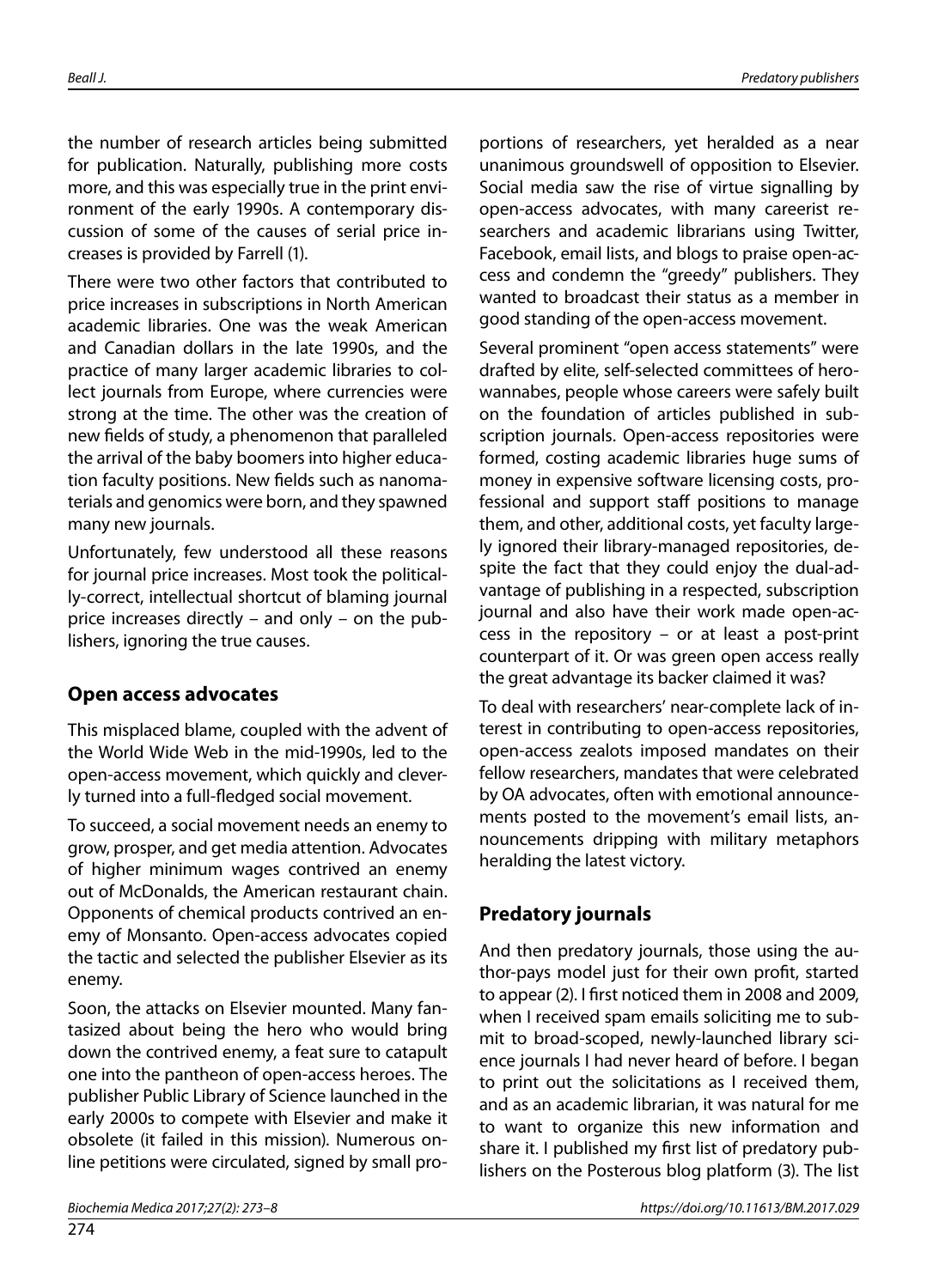was informal and only had a few entries. For borderline cases, I had, for a time, a second list called the "Watchlist," but it soon became clear to those using the list that a publisher's inclusion on the Watchlist was essentially the same as being on the main list.

What I learned from predatory publishers is that they consider money far more important than business ethics, research ethics, and publishing ethics and that these three pillars of scholarly publishing are easily sacrificed for profit. Soon after they first appeared, predatory publishers and journals became a godsend both for authors needing easy publishing outlets and sketchy entrepreneurs wanting to make easy money with little upfront investment.

I think that, since the advent of predatory publishing, there have been tens of thousands of researchers who have earned Masters and Ph.D. degrees, been awarded other credentials and certifications, received tenure and promotion, and gotten employment – that they otherwise would not have been able to achieve – all because of the easy article acceptance that the pay-to-publish journals offer.

Of course, this speaks to higher education institutions and employers' use of journal articles as a measure of academic achievement. Both the academy and industry have been slow to understand predatory journals and to appreciate how severely they corrupt research communication, with many tenure committees and other academic committees using evaluation criteria drafted long before predatory journals – with their near-automatic acceptance of submitted manuscripts – appeared. Another reason that so many have been able to easily use predatory journals for academic credit is that it takes a lot of time and effort to effectively vet a list of publications.

That is to say, looking at a list of publications on a vita, it is no longer possible to automatically assume that all the publications are legitimate. Any list of publications that one submits for academic credit or employment now must be carefully scrutinized. Predatory journals are counterfeit, and one of their tricks is to use titles that sound or read

like those of legitimate journals. Often, the difference between a legitimate journal's title and a predatory journal's title can be as little as one word. There are even a few that predatory journals that duplicate other journals' titles exactly.

Of course, not all open-access journals are predatory journals. Some operate ethically and aim to uphold research integrity. Still, all open-access journals using the gold (author pays) model face a conflict of interest. The more papers they accept and publish, the more money they make, meaning there is an ongoing temptation to accept unworthy manuscripts to generate needed revenue.

#### **Remove our publisher from your list**

Over the five years I published my blog and its list, publishers and standalone journals constantly tried various means of getting off the lists. Over time the requests to remove journals and publishers increased in number, as more and more universities recommended the lists or used them as official blacklists. Also, the methods publishers used became more intense.

Often owners of predatory publishing operations would email me, extolling the virtues of their journals, describing the rigor of their peer review and the credentials of their esteemed editorial boards. Some of them did a self-analysis using the criteria document I used and made available, and without exception these self-analyses found that the publisher didn't meet any of the criteria – not even close – and deserved to be removed from the list immediately.

Others used more aggressive strategies. Some publishers, especially the publishers of standalone mega-journals, would go through my university's website and cherry-pick names and email addresses of the university officials they thought important. Then they would send an email blast to them, denouncing me and making false accusations about my work, my ethics, and my ability to make judgments about journals and publishers. The publishers were driven by money, competition, and greed, and they sought to remove any obstacle standing in the way of increased revenue, and my list was one such obstacle.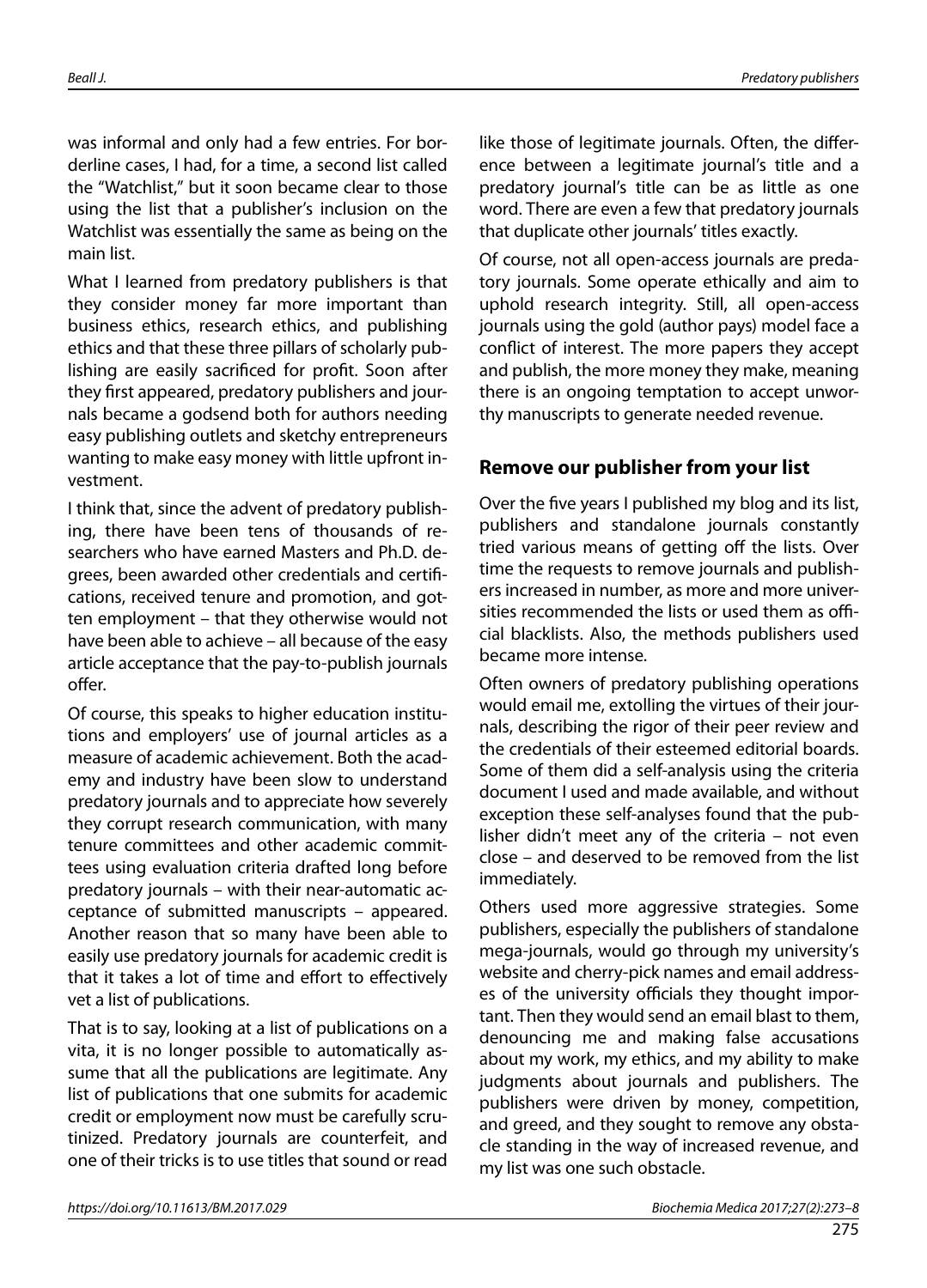Still others tried different strategies. Some tried annoying university officials with numerous emails and letters, often sent as PDF attachments, with fancy letterhead, informing the university how I was hurting its reputation. They kept sending the emails to the university chancellor and others, hoping to implement the heckler's veto. They tried to be as annoying as possible to the university so that the officials would get so tired of the emails that they would silence me just to make them stop. The publisher MDPI used this strategy.

I was also always surprised at the extent to which researchers who had published in one or more of a predatory publisher's journals became the publisher's biggest defender. It's as if they felt a sense of loyalty to the publisher. I think this was because most of these predatory publisher defenders had numerous articles rejected many times from legitimate scholarly publishers. Upon finally finding a publisher willing to accept and publish their work, they become elated and did everything possible to protect and defend the publisher – especially defend the publisher against its inclusion on my list. Researchers love publishers who accept and publish their papers, especially researchers whose work is consistently rejected by journals from the respected publishers, that is to say, journals that carry out a rigorous peer review.

### **On blacklists and whitelists**

A conversation about the advantages and disadvantages of journal whitelists and blacklists is always an interesting one. As the author and publisher of two blacklists for five years, I can confirm that neither publishers nor universities like the idea of blacklists. Publishers don't like them because a listing means reduced revenue, as researchers avoid the journals and publishers included on the lists, especially if their universities refuse to grant academic credit for papers published in listed journals, as many did with my lists.

Universities, I learned, don't like the negativity associated with journal blacklists. Universities in the United States are far along in the process of corporatizing themselves, and, in doing so, their public relations departments prefer that all university output be positive and aimed at attracting new customers, tuition-paying students. So if you are a faculty member at a university and you publish a blacklist, you will likely face much opposition and even harassment from the university, despite assurances of academic freedom.

On the other hand, the biggest weakness of whitelists is that they often – perhaps unintentionally – include predatory journals, or journals that turn predatory after they're listed, and dishonest researchers tend to seek out and publish in the easiest acceptance journals on such lists. One gets the same credit for publishing in the most selective journal on a whitelist as one does for publishing in the easiest journal on the list (4). In this way, whitelists promote the creation of predatory payto-publish journals, publications that can make a fortune after they appear on a whitelist, be it *Journal Citation Reports*, the *Directory of Open Access Journals*, or *Scopus*.

Both blacklists and whitelists make academic evaluation easier for deans and provosts. When such lists are used, a researcher doesn't get credit for publishing in a blacklisted journal but does receive credit for publishing in a whitelisted one. The evaluation becomes simple and binary, devoid of thoughtful evaluation.

### **Predatory publishers and the threat to science**

I think predatory publishers pose the biggest threat to science since the Inquisition. They threaten research by failing to demarcate authentic science from methodologically unsound science, by allowing for counterfeit science, such as complementary and alternative medicine (CAM) to parade as if it were authentic science, and by enabling the publication of activist science.

Because they aim to generate profits for their owners, gold (author-pays) open-access journals have a strong conflict-of-interest when it comes to peer review. They always want to earn money, and rejecting a paper means rejecting revenue. This conflict is at the heart of the ongoing downfall of scholarly publishing. Increasingly, the consumers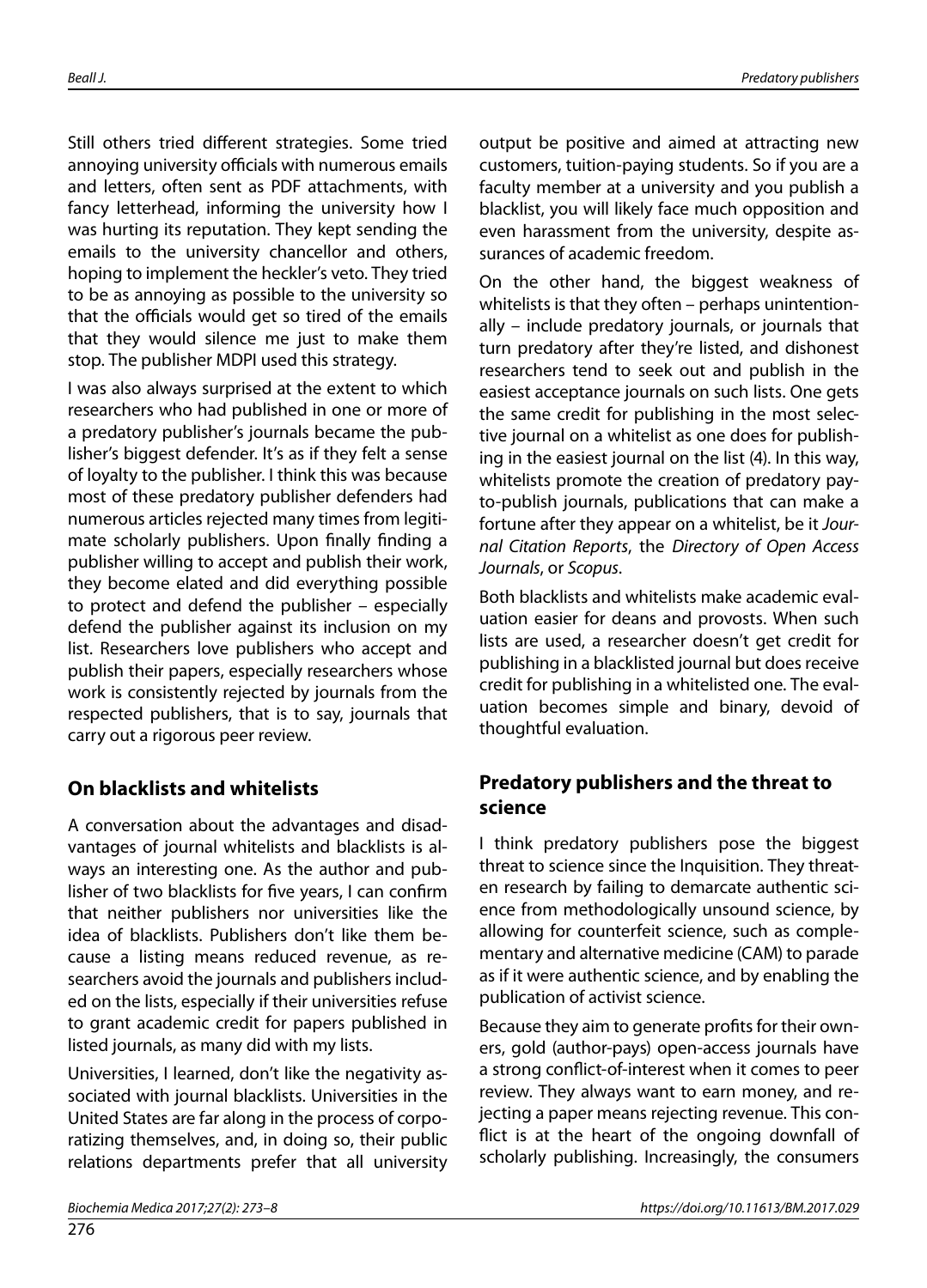of scholarly publishers' services are the authors, not the readers, and not academic libraries. Businesses naturally always want to keep their customers content, for they want the revenue streams to continue and grow larger, as they add new services – such as more easy-acceptance journals – to their offerings.

Many of the larger predatory publishers, especially those based in Western Europe, offer a niche business. Their businesses are set up to publish manuscripts rejected by the top publishers, that is, papers rejected by Elsevier, Wiley, Sage, Taylor & Francis, Oxford University Press, and several others. They function something like a lender of last resort – they provide a publishing opportunity when no other publisher will, becoming, essentially, a *Salon des Refusés* for scholarly articles. However, the market is so lopsided now that there are more "publishers of last resort" than there are authentic ones, and they're all competing with each other for subpar manuscripts.

Like counterfeit science itself, these publishers go through the motions of being a legitimate publisher. Some open-access publishers, even though they are not based in England, hire spokesmen with strong British accents to attend scientific conferences and other meetings and talk up the publisher, often renting a booth in the exhibit hall and even co-sponsoring some of the smaller meetings. They join publisher associations, make a show of donating to open-access causes, and manage to convince one or two aged Nobel Laureates to agree to serve on one of their editorial boards, no work required.

CAM is really taking off, and it's being largely fuelled by pay-to-publish journals, though a few subscription journals have gotten in on the action as well. Predatory journals and even journals from legitimate publishers are legitimatizing this unscientific medical research in the public's eye. Acupuncture and homeopathy are thriving, and numerous "studies" are being published each year to back up their effectiveness claims. In medicine, demarcation is failing, and there's no longer a clear line where legitimate medical research ends and unsound medical research begins (5). More questionable medical research is being published now

than ever before in history, including bogus research promoting fake medicines and nutraceuticals. There's no longer a clear separation between the authentic and counterfeit medical research, even though medical research is the most important research for humankind today. Indeed, of all human endeavours, what surpasses medical research in importance, value, and universal benefit?

## **The scholarly publishing industry**

The once-proud scholarly publishing industry is in a state of rapid decline. There is a general sense among scholars that scholarly publishing is collapsing, falling apart, or whatever metaphor one might select that compares the industry to something that was once mighty and respected that later declined rapidly and unexpectedly into an embarrassing heap of debris. Two things caused this decline.

One of them is the advent of gold (author-pays) open-access publishing, which does not generate enough revenue to sustain a high-quality scientific journal. In most cases, journals financed by payments from authors are basically repositories where people pay to have their papers converted to portable document format (PDF) and mounted on the internet. The only exception might be journals that benefit from a great amount of voluntarism, journals that serve as the chief scholarly communication tool for a tight-knit community of scholars in a particular field or sub-field.

The scholarly publishing industry is also responsible for its own decline, and this is the other thing. The industry has consistently failed to regulate itself. It allowed the predatory journals to appear, multiply, and prosper, and it looked the other way. The one open-access publisher industry association that does exist is a fox guarding the henhouse. The scholarly publishing industry has no credentialing system, no quality control, and many of the publishing-support businesses, such as *Crossref* (the supplier of digital object identifiers, DOIs), happily welcome predatory journals as sources of additional income. Predatory publishers are bringing down the scholarly publishing industry and taking science and peer review down with it.